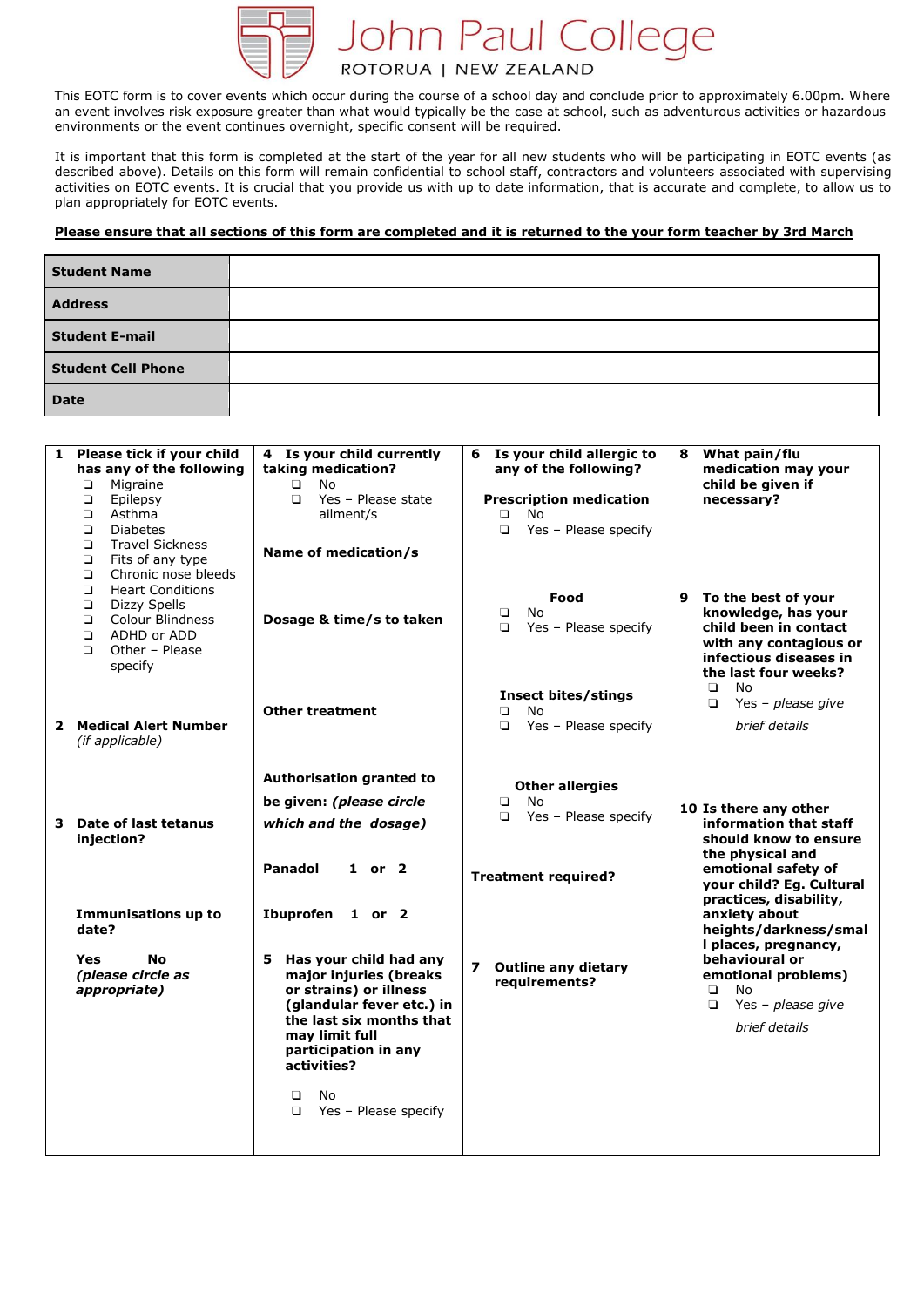

## **Please take time to update health information with the school office if there are any changes during the year.**

| <b>SWIMMING CONSENT</b>                                                                                                                |                                                                                                                                 |                         |          |                                                                                                                               |  |  |  |
|----------------------------------------------------------------------------------------------------------------------------------------|---------------------------------------------------------------------------------------------------------------------------------|-------------------------|----------|-------------------------------------------------------------------------------------------------------------------------------|--|--|--|
| For activities where being able to swim is essential. Consent does not remove the need for group leaders to ascertain for themselves   |                                                                                                                                 |                         |          |                                                                                                                               |  |  |  |
| the level of the student's swimming ability.                                                                                           |                                                                                                                                 |                         |          |                                                                                                                               |  |  |  |
| <b>Swimming ability</b>                                                                                                                |                                                                                                                                 |                         |          |                                                                                                                               |  |  |  |
| • Is your child able to swim 50 metres?                                                                                                |                                                                                                                                 | Yes                     | No       | Don't know                                                                                                                    |  |  |  |
| • Is your child water confident in a pool?                                                                                             |                                                                                                                                 | Yes                     | No       | Don't know                                                                                                                    |  |  |  |
| • Is your child confident in deep water?<br>• Is your child able to tread water?                                                       |                                                                                                                                 | Yes                     | No       | Don't know<br>Don't know                                                                                                      |  |  |  |
| • Is your child able to survival float?                                                                                                |                                                                                                                                 | Yes<br>Yes              | No<br>No | Don't know                                                                                                                    |  |  |  |
|                                                                                                                                        | • Is your child confident in the sea or in open inland water?                                                                   | Yes                     | No       | Don't know                                                                                                                    |  |  |  |
| • Is your child safety conscious in and around water?                                                                                  |                                                                                                                                 | Yes                     | No       | Don't know                                                                                                                    |  |  |  |
|                                                                                                                                        |                                                                                                                                 |                         |          |                                                                                                                               |  |  |  |
|                                                                                                                                        |                                                                                                                                 | <b>MEDICAL CONSENT</b>  |          |                                                                                                                               |  |  |  |
| $\Box$                                                                                                                                 | In an emergency school may act on my behalf                                                                                     |                         |          |                                                                                                                               |  |  |  |
| School may administer pain relief<br>$\Box$                                                                                            |                                                                                                                                 |                         |          |                                                                                                                               |  |  |  |
| $\Box$                                                                                                                                 |                                                                                                                                 |                         |          | I agree that if prescribed medication needs to be administered, a designated adult will be assigned to do this. I will ensure |  |  |  |
|                                                                                                                                        |                                                                                                                                 |                         |          | that prescribed medication is clearly labelled, securely fastened and handed to the designated adult with instructions on its |  |  |  |
| administration.<br>$\Box$                                                                                                              | I will inform JPCI as soon as possible of any changes in the medical or other circumstances between now and the                 |                         |          |                                                                                                                               |  |  |  |
| commencement of the event.                                                                                                             |                                                                                                                                 |                         |          |                                                                                                                               |  |  |  |
| $\Box$                                                                                                                                 | I agree to my child receiving any emergency medical, dental, or surgical treatment, including anaesthetic or blood              |                         |          |                                                                                                                               |  |  |  |
|                                                                                                                                        | transfusion, as considered by the medical authorities present.                                                                  |                         |          |                                                                                                                               |  |  |  |
| $\Box$                                                                                                                                 | Any medical costs not covered by ACC or a community service card will be paid by me.                                            |                         |          |                                                                                                                               |  |  |  |
| $\Box$                                                                                                                                 | If my child involved in a serious disciplinary problem, including the use of illegal substances and/or alcohol, or actions that |                         |          |                                                                                                                               |  |  |  |
|                                                                                                                                        | threaten the safety of others, he/she will be sent home at my expense.                                                          |                         |          |                                                                                                                               |  |  |  |
|                                                                                                                                        |                                                                                                                                 |                         |          |                                                                                                                               |  |  |  |
| <b>Parent/Guardian</b>                                                                                                                 |                                                                                                                                 | <b>Signature</b>        |          |                                                                                                                               |  |  |  |
| <b>Name</b>                                                                                                                            |                                                                                                                                 |                         |          |                                                                                                                               |  |  |  |
|                                                                                                                                        |                                                                                                                                 |                         |          |                                                                                                                               |  |  |  |
|                                                                                                                                        |                                                                                                                                 | <b>STUDENT CONTRACT</b> |          |                                                                                                                               |  |  |  |
| To be read and signed by all participating students.                                                                                   |                                                                                                                                 |                         |          |                                                                                                                               |  |  |  |
| $\Box$                                                                                                                                 | I understand that any EOTC event is an opportunity for me to learn, practise skills and gain attitudes and values in an         |                         |          |                                                                                                                               |  |  |  |
| environment outside the classroom.                                                                                                     |                                                                                                                                 |                         |          |                                                                                                                               |  |  |  |
| $\Box$                                                                                                                                 | I realise that this requires me to take on genuine responsibility for my own learning and the safety and that of myself and     |                         |          |                                                                                                                               |  |  |  |
| others.                                                                                                                                |                                                                                                                                 |                         |          |                                                                                                                               |  |  |  |
| $\Box$                                                                                                                                 | I agree to do the following to make this happen:                                                                                |                         |          |                                                                                                                               |  |  |  |
| $\Box$                                                                                                                                 | Show courtesy and consideration for others; Follow the rules and instructions of staff and other supervisors at any event;      |                         |          |                                                                                                                               |  |  |  |
|                                                                                                                                        | Take part in all activities within challenge-by-choice options; Look after myself and my personal belongings; Declare           |                         |          |                                                                                                                               |  |  |  |
|                                                                                                                                        | medical conditions that could affect participation in the event; Accept the rules set by the school for any event, even if they |                         |          |                                                                                                                               |  |  |  |
|                                                                                                                                        | are different from what is accepted at home.                                                                                    |                         |          |                                                                                                                               |  |  |  |
| I understand that my parent/caregivers will be contacted and I may be sent home at their expense if:<br>$\Box$                         |                                                                                                                                 |                         |          |                                                                                                                               |  |  |  |
| My actions are considered unacceptable by staff; I break the school drugs and alcohol policy; My actions put me or others in<br>$\Box$ |                                                                                                                                 |                         |          |                                                                                                                               |  |  |  |
| any danger.                                                                                                                            |                                                                                                                                 |                         |          |                                                                                                                               |  |  |  |
|                                                                                                                                        |                                                                                                                                 |                         |          |                                                                                                                               |  |  |  |
| <b>Student Signature</b>                                                                                                               |                                                                                                                                 |                         |          |                                                                                                                               |  |  |  |
|                                                                                                                                        |                                                                                                                                 |                         |          |                                                                                                                               |  |  |  |

## **PARENTAL CONSENT**

- ❏ I agree to my child taking part in EOTC events. I acknowledge the need for them to behave responsibly.
- ❏ I understand that there are risks associated with involvement in John Paul College's EOTC events and that these risks cannot be completely eliminated.
- ❏ I understand John Paul College will identify any foreseeable risks or hazards and implement correct management procedures to eliminate or minimise those risks.
- ❏ I acknowledge that in order to gain a better understanding of the risks involved I am able to ask any questions of John Paul College about the activities in which my child will be involved. I recognise that participation in such activities is voluntary and not mandatory. My child and I both understand that they may withdraw from the activity if they feel at risk. This must be done in consultation with the person in charge.
- ❏ I understand that John Paul College does not accept responsibility for loss or damage to personal property (either my child's property or damage to other's property caused by my child) and that it is my responsibility to check my own insurance policy.

| Parent/Guardian | <b>Signature</b> |  |
|-----------------|------------------|--|
| <b>Name</b>     |                  |  |